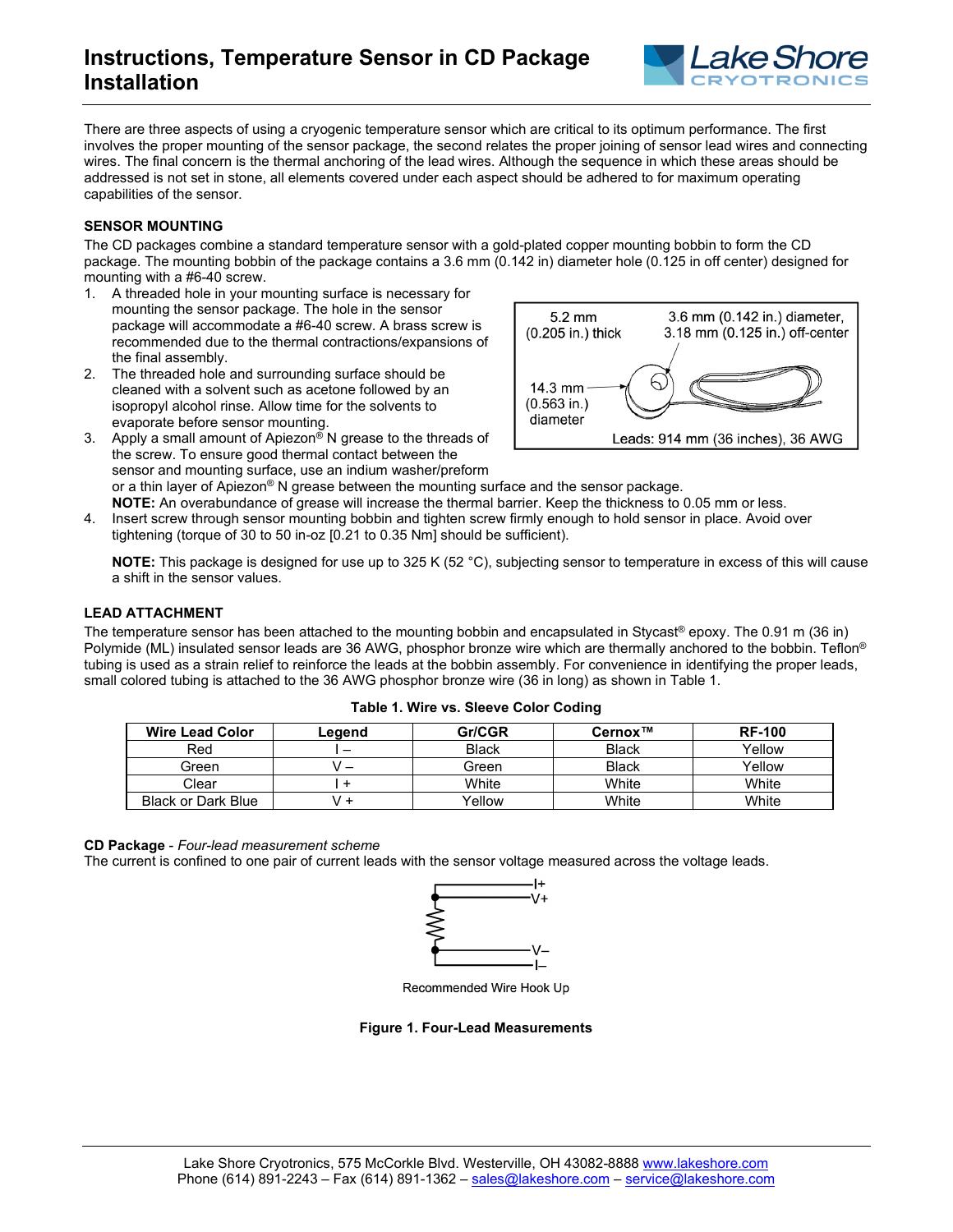Thirty-six inches of lead wire is attached during the production process. If additional connection wire is required, use the following instructions.

- 1. Prepare the sensor leads with a RMA (rosin mildly active) soldering flux, tin them with a minimal amount of 60% Pb 40% Sn solder. Use a low wattage soldering iron that will not exceed 200 °C. Clean off residual flux with rosin residue remover.
- 2. Strip the insulation from the connecting wires by delicately scraping with a razor blade, fine sand paper, or steel wool. (Phosphor-bronze or Manganin wire, in sizes 32 or 36 AWG, is commonly used as the connecting lead wire. These wires have low thermal conductivity which help minimize the heat flow through the leads. Typical wire insulation is Formvar™ or Polyimide (ML). Formvar™ insulation has better mechanical properties such as abrasion resistance and flexibility. Polyimide insulation has better resistance to chemical solvents and burnout.) Follow the same procedure in step 1 for preparing connecting wires.
- 3. Identify lead polarities and apply the soldering iron above the joint area until the solders melt, then remove the iron immediately. Leave enough slack to allow for the thermal contractions that occur during cooling which could fracture a solder joint or lead. Insulating the soldering joint is recommended to prevent shorts. Use heat shrink tubing. **NOTE:** This package is designed for use up to 325 K (52 °C), subjecting sensor to temperature in excess of this will cause a shift in the sensor values.

### **SEPARATION OF QUAD-LEAD™ WIRES**

The Quad-Lead™ wire is formed into a 'ribbon cable' using Bond Coat 999 bonding film. This bonding agent will soften above 160-180°C and the ribbon wire is designed to be separated into individual wires using heat.



**CAUTION:** Do not separate the wires using any kind of sharp blade, as damage will result. **CAUTION:** Do not heat wire above 220 °C.

#### **Separation using heat**

A hot plate or soldering iron is the best tool for heating the wire. Hot-air guns are not recommended.

Set a hot plate or soldering iron to between 160-200°C. DO NOT heat the wire above 220°C.

If using a hot plate:

- 1. Take the section of the ribbon wire to be separated and place it on the hot surface.
- 2. Using a pair of fine tweezers, gently push the individual wires apart. They should come apart very easily; however, it may be necessary to bend them or fan them out slightly to prevent them from touching or re-bonding when removed from the heat.

If using a soldering iron:

- 1. Using a fine tip, run the tip in-between the sections of wire to be separated.
- 2. Use the tip at the same time to push and separate the wire(s) from the ribbon.
	- Any wire touching a hot surface may separate; be careful when handling the wire during this process
	- If the wires are not fully separated from each other while hot, they may re-bond when heat is removed. Take care with wires that did not fully separate, as pulling them apart may tear the insulation.

#### **Mechanical separation**

While heat is strongly recommended as the method to use, it is possible to separate wires by first removing the insulation from the end, then slowly and gently pulling the individual wires apart to the length desired. Removing the insulation from the end requires a rotary-abrasion mechanical stripper. It is also possible to separate a small section using heat, then continue the separation by gently pulling the individual wires apart.



**CAUTION: There is a chance for damage to the ribbon wire in the form of the (colored) insulation being torn and/or coming completely off when the wires are mechanically pulled apart.** This is due to the design of the bonding agent and wire. The more force used to pull the wires apart, the greater the chance for damage. Application of heat is recommended.

**CAUTION:** DO NOT attempt to separate the wires using any kind of blade or other similar tool, sharp or dull, or damage will result.

**CAUTION:** DO NOT attempt to remove the bonding agent or insulation with any kind of blade or other similar tool, sharp or dull, prior to separation. This will increase the chance of the insulation tearing, and/or coming completely off. Use only a rotary-abrasion mechanical stripper to remove insulation prior to separation.